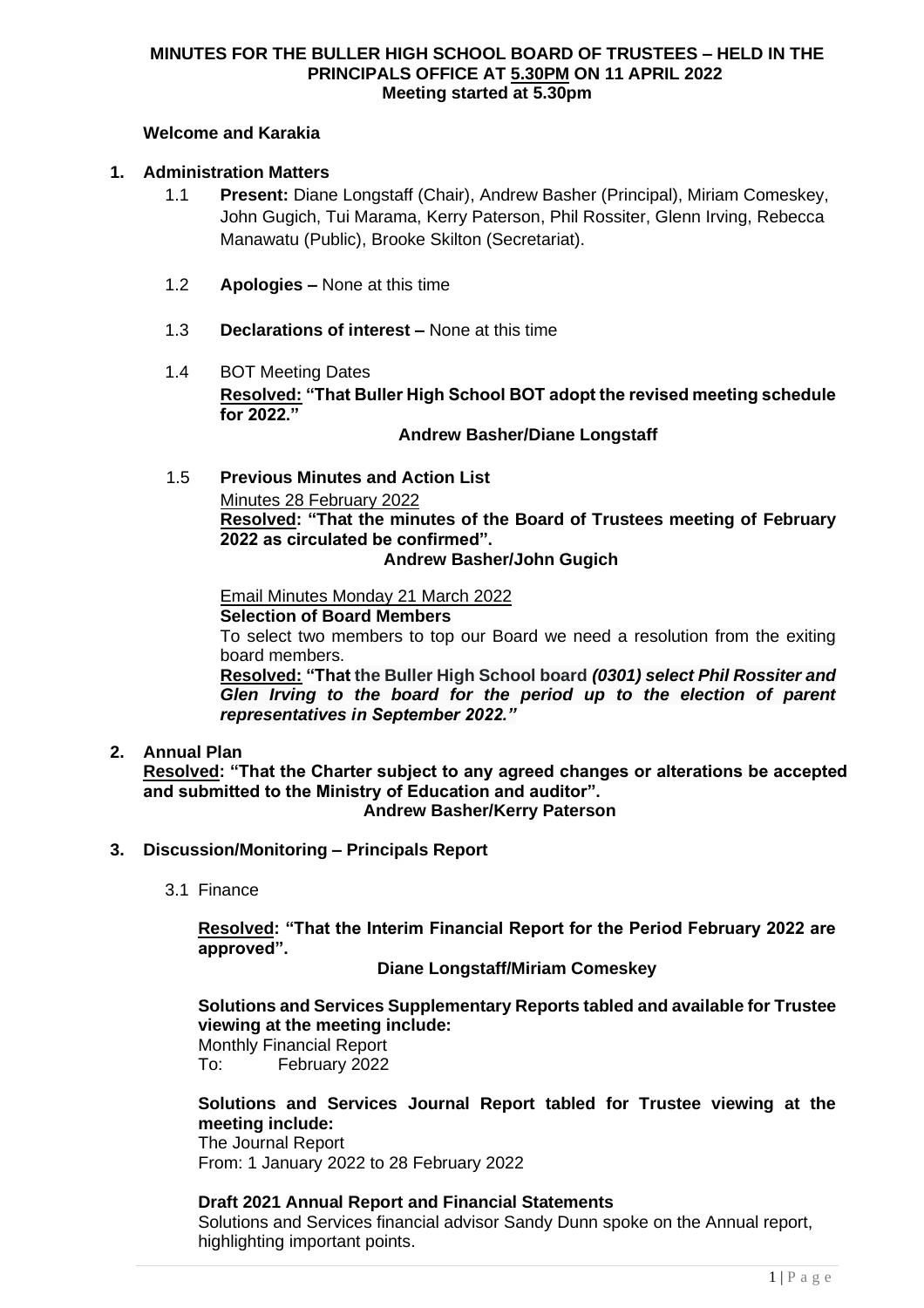## **Resolved: "That Buller High School's draft 2021 Annual Report and Financial Statements be received."**

#### **Andrew Basher/Glenn Irving**

# **Applications to Charities 2022**

Charity Application one: The Trust Community Foundation

*Note: The resolution from BOT for this charity must incorporate asking costs in the formal resolution. If we have not obtained pricing in time for the Board's meeting, charity application one, will be presented for resolution later).* 

#### **Recommendation: "That the Buller High School Board of Trustees make application to The Trust Community Foundation to support accommodation and transport costs for the following teams:**

• Buller High School's Senior Girls Netball Team attending the Girls Netball SISS Tournament in Timaru from 29 of August 2022 to 1 September 2022. Accommodation: \$

Transport:

• Buller High School's Boys Hockey Team attending the NZSS Coaches Cup Tournament in Nelson between 29 August to 2 September 2022". Accommodation: \$ Transport: \$

Charity Application Two:

The New Zealand Community Trust

**Resolved: "That the Buller High School Board of Trustees make application to the NZ Community Trust to support accommodation and transport costs for the following teams:**

#### **John Gugich/Kerry Paterson**

• Buller High School's Senior Boys Basketball Team attending the NZSS Basketball Tournament in Dunedin from 31 August 2022 to 3 September 2022.

• Buller High School's Senior Girls Basketball Team attending the NZSS Basketball Tournament in Dunedin from 1 September 2022 to 3 September 2022."

Charity Application Three:

Pub Charity

**Resolved**: **"That the Buller High School Board of Trustees make application to Pub Charity to support accommodation costs for the Buller High School Girls Junior Netball Team attending the SISS Junior Tournament in Christchurch from 11 July 2022 to 13 July 2022."**

**John Gugich/Kerry Paterson**

**Resolved**: **"That the Buller High School Board of Trustees make application to Pub Charity to support transport and accommodation costs for Buller High School's Junior Girls Basketball Team attending the NZSS Junior Tournament in Nelson from 27 August 2022 to 30 August 2022".**

**John Gugich/Kerry Paterson**

- 3.2 School Operation
- 3.3 Legal Compliance
- 3.4 Property
- 3.5 Health & Safety

Reviewing Health and Safety in Schools in Covid Times: **Resolved: "That the Board of Trustees delegates the implementation of the BHS Covid-19 Health and Safety Plan to the Principal." Phil Rossiter/Tui Marama**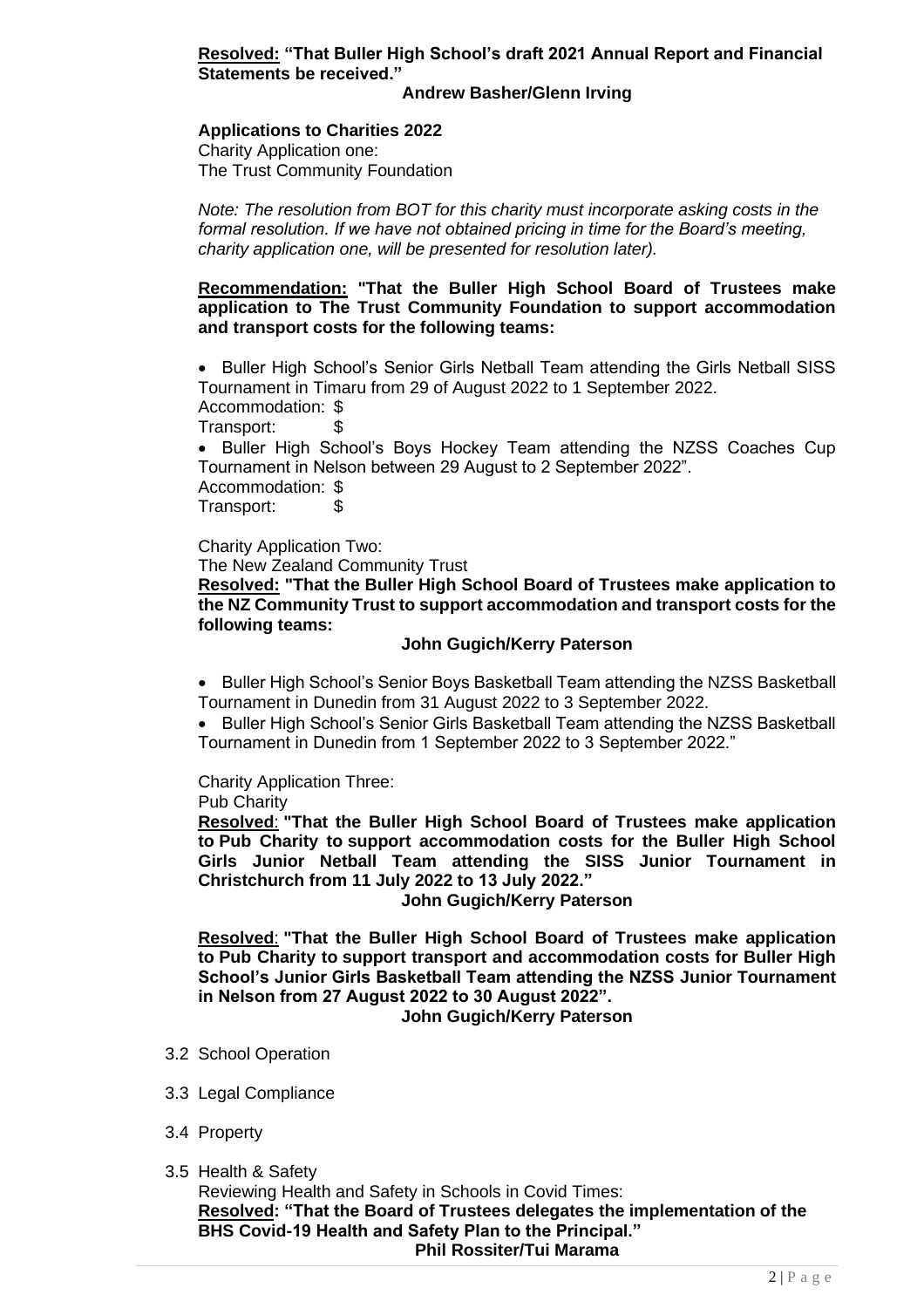# 3.6 Staffing

# **4. Presentations**

4.1 Board Workplan

# **Resolved: "That the Board of Trustees at their meeting on Monday, 11 April 2022 reviewed and adopted the following policy statements and procedures:**

- Conflict of Interest Policy
- Chair's Role Description Policy
- Staff/Student Trustee Role Description Policy
- The Relationship between the Board and the Principal Policy **Glenn Irving/Andrew Basher**
- 4.2 Expert/Department Presentations
	- 4.2.1 **Sandy Dunn, Solutions and Services and Corrina Batt, Business Manager,** were in attendance from 5.30pm to 6.00pm with a Finance presentation.
	- 4.2.2 **Gavin Haussmann, HOD Performing Arts**, was in attendance from 6.06pm to 6.37pm.

Mr Haussmann gave an in-depth overview of his department and current curriculum offered. Music classes are only offered to the Senior school at present but, Mr Haussmann would love to be able to get a Junior Music programme up and running. Drama is offered at all Year levels, with Ms Longbottom teaching Junior classes and Mr Haussmann teaching Senior classes. He would love to be able to build up excitement for the Arts more in the Junior levels, to ensure flow on of students at a Senior level. Bios of ex student leavers were showcased, showing how they are still working within an area of the Arts in their life after Buller High School. Spoke about finding of what works well and areas that would like to be improved. A suggestion to come from this was that Mr Haussmann and Mrs Halsall meet with Mr Basher at the end of each year to discuss teaching hours for Mrs Halsall in Music for the upcoming year.

4.3 Board Self Review, none this term

# **Resolved: "That the Principal's Report be accepted as read". Andrew Basher/Tui Marama**

# **5. Correspondence –** None at this time

# **6. Move to in committee: Miriam Comeskey/Tui Marama**

The general subject of each matter to be considered while the public is excluded, the reason for passing this resolution in relation to each matter, and the specific grounds under Section 48(1) of the Local Government Official Information and Meetings Act 1987 for the passing of this resolution as follows:

| General subject of each matter to be<br>considered                                                                                                                       | Reason for passing this<br>resolution in relation to each<br>matter                                                                                                                                                                                                                     | Ground(s) under<br>Section 48(1) for the<br>passing of this<br>resolution |
|--------------------------------------------------------------------------------------------------------------------------------------------------------------------------|-----------------------------------------------------------------------------------------------------------------------------------------------------------------------------------------------------------------------------------------------------------------------------------------|---------------------------------------------------------------------------|
| Minutes of In Committee BOT<br>$\bullet$<br>Meeting 28 February 2022<br>Principal's Appraisal<br>Disciplinary Matters - statutory<br>reporting<br><b>Staffing Issues</b> | Protect the privacy of natural<br>persona, including that of<br>deceased natural persons.<br>Maintain legal professional<br>privilege.<br>Enable the Board to carry on,<br>without prejudice or<br>disadvantage, negotiations<br>(including commercial and<br>industrial negotiations). | Section 2(a)<br>Section $(g)(i)$                                          |